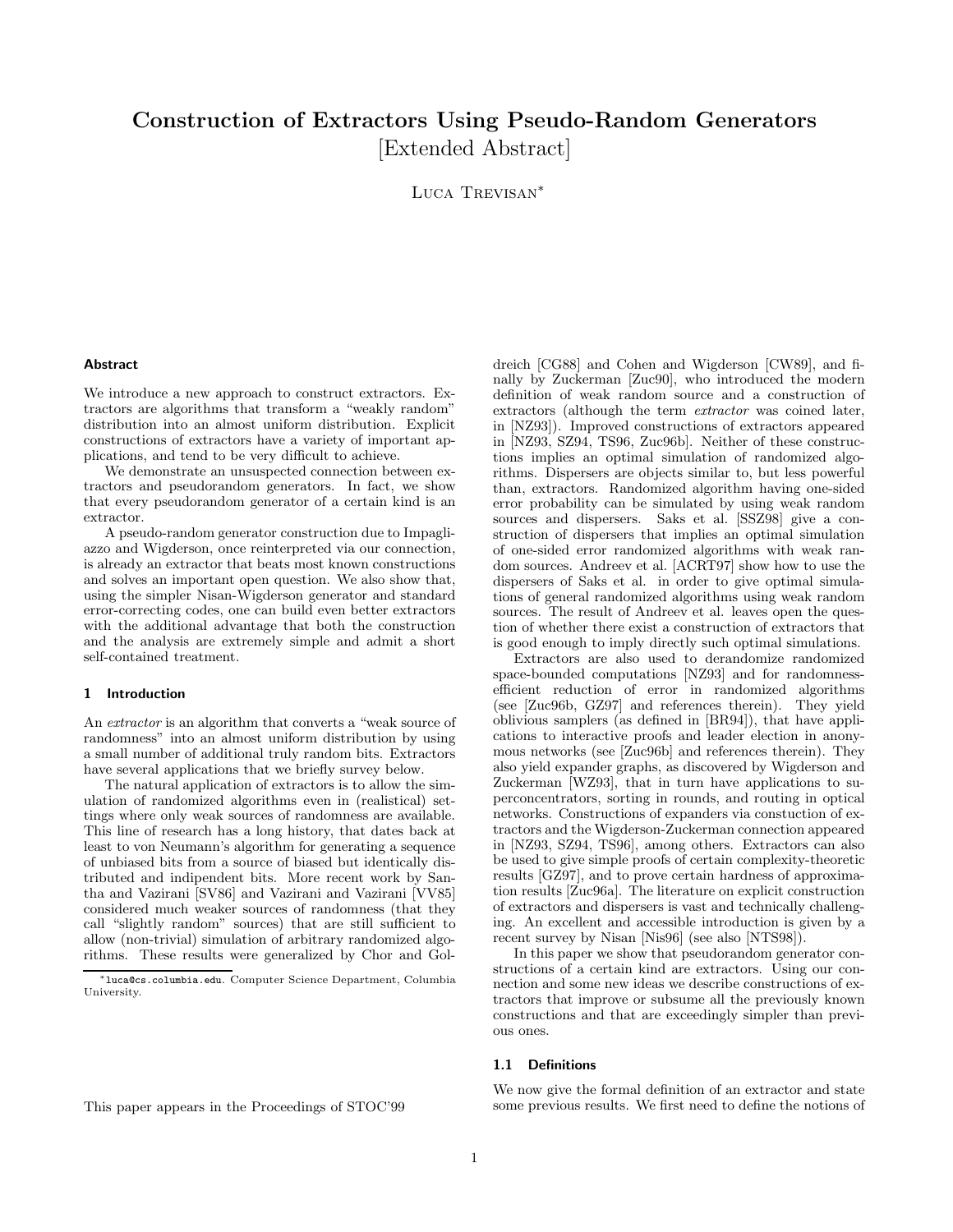min-entropy and statistical difference.

We say that (the distribution of) a random variable  $X$ of range  $\{0,1\}^n$  has min-entropy at least k if for every  $x \in \{0,1\}^n$  it holds  $\Pr[X = x] \leq 2^{-k}$ . If k is an integer, then a canonical example of a distribution having minentropy k is the uniform distribution over a set  $S \subseteq \{0,1\}^n$ of cardinality  $2^k$ . Indeed, it is implicit in [CG88] that if a distribution has min-entropy  $k$  then it is a convex combination of distributions each one of whom is uniform over a set of size  $2^k$ . We will consider distributions of min-entropy k as the formalization of the notion of weak sources of randomness containing  $k$  "hidden" bits of randomness. The use of min-entropy to measure "hidden randomness" has been advocated by Chor and Goldreich [CG88] and, in full generality, by Zuckerman [Zuc90]. The statistical difference between two random variables X and Y with range  $\{0,1\}^n$ is defined as

$$
||X - Y|| = \max_{T: \{0,1\}^n \to \{0,1\}} |\Pr[T(X) = 1] - \Pr[T(Y) = 1]|
$$

and we say that X and Y are  $\varepsilon$ -close if  $||X-Y|| \leq \varepsilon$ . For an integer l we denote by  $U_l$  a random variable that is uniform over  $\{0,1\}^l$ .

A function  $Ext : \{0,1\}^n \times \{0,1\}^t \rightarrow \{0,1\}^m$  is a  $(k,\varepsilon)$ extractor if for every random variable X of min entropy at least k it holds that  $Ext(X, U_t)$  is  $\varepsilon$ -close to the uniform distribution over  $\{0,1\}^m$ . A weaker kind of combinatorial construction has also been considered: A function Disp :  $\{0,1\}^n \times \{0,1\}^t \rightarrow \{0,1\}^m$  is a  $(k,\varepsilon)$  disperser if for every subset  $S \subseteq \{0,1\}^m$  such that  $|S| > \varepsilon 2^m$  and for every X of min-enropy k it holds  $Pr[Disp(X) \in S] > 0$ .

One would like to have, for every  $n$  and  $k$ , constructions where  $t$  is very small and  $m$  is as close to  $k$  as possible. There are some limitations towards this goal: One can show that, for a certain range of k, it must be  $t > \Omega(\log(n/\varepsilon))$ , and also it must be  $m \leq k + t - \Omega(1/\varepsilon^2)$  (see [RTS97]). It is possible to show (non-constructively) that for every  $n, k, \varepsilon$ , there is a  $(k, \varepsilon)$ -extractor  $Ext : \{0, 1\}^n \times \{0, 1\}^t \to \{0, 1\}^m$ where  $t = O(\log n/\varepsilon)$  and  $m = k + t - \Theta(1/\varepsilon^2)$ . It is an open question to match such bounds with polynomial-time computable functions Ext.

In Table 1 we summarize the best known constructions, for different combination of the parameters, and we state the parameters of (a special case of) our construction.

# 1.2 Our Result

The extractors constructed in this paper work for any minentropy  $k = n^{\Omega(1)}$ , extracts a slightly sub-linear fraction of the original randomness (i.e. the length of the output is  $m = k^{1-\gamma}$  for an arbitrarily small  $\gamma$ ) and use  $O(\log n)$  bits of true randomness. Indeed, a more general result holds, as formalized below.

**Theorem 1 (Main)** For every  $n, m, k, \varepsilon$  we can construct a polynomial-time computable  $(k, \varepsilon)$ -extractor  $Ext$ :  ${0,1}^n \times {0,1}^t \rightarrow {0,1}^m$  where

$$
t = O\left(e^{\log k/(\log k/2m)} \frac{(\log n/\varepsilon)^2}{\log(k/2m)}\right) .
$$

In particular, for fixed constants  $\varepsilon > 0$  and  $0 < \gamma' <$  $\gamma < 1$  we have for every n an explicit  $(n^{\gamma}, \varepsilon)$ -extractor  $Ext$ :  ${0,1}^n \times {0,1}^{O(\log n)} \to {0,1}^{n^{\gamma'}}.$ 

Our construction improves on the construction of Saks, Srinivasan and Zhou [SSZ98] since we construct an extractor rather than a disperser, and improves over the constructions of Ta-Shma [TS96] since the additional randomness is logarithmic instead of slightly super-logarithmic. The best previous construction of extractors using  $O(\log n)$  additional randomness was the one of Zuckerman [Zuc96b], that only works when the min-entropy is a constant fraction of the input length, while in our construction every min-entropy of the form  $n^{\gamma}$  is admissible. Our construction shows an optimal way of using weak random sources to simulate every randomized procedure. In contrast to the result of [ACRT97] we can use a weak random source to generate almost uniformly distributed random bits independently of the purpose for which the random bits are to be used.<sup>1</sup>

Our construction is not yet the best possible, since we lose part of the randomness of the source and because the additional randomness is logarithmic only as long  $k = n^{\Omega(1)}$ .

# 1.3 Techniques

This paper contains two main contributions.

The first one is a connection (outlined in Section 2) between pseudorandom generators of a certain kind and extractors. Our connection applies to certain pseudorandom generator constructions that are based on the (conjectured) existence of predicates (decision problems) that can be uniformly computed in time  $t(n)$  but cannot be solved by circuits of size much small than  $t(n)$ . The analysis of such constructions shows that if the predicate is hard, then it is also hard to distinguish the output of the generator from the uniform distribution. This implication is proved by means of a reduction showing how a circuit that is able to distinguish the output of the generator from the uniform distribution can be transformed into a slightly larger circuit that computes the predicate. (Impagliazzo and Wigderson [IW97] present one such construction with very strong parameters.) Our result is that if the (truth table of the) predicate is chosen randomly, according to a distribution with sufficiently high min-entropy, then the output of the generator is statistically close to uniform. This statement is incomparable with standard analyses: we use a stronger assumption (that the predicate is random instead of fixed and hard) and prove a stronger conclusion (that the output is statistically close to, instead of indistinguishable from, the uniform distribution). An immediate application is that a pseudorandom generator construction of this kind is an extractor. Our result has a straightforward proof, based on a simple counting argument. The main contribution, indeed, is the statement of the result, rather than its proof, since it involves a new, more general, way of looking at pseudorandom generator constructions. The Impagliazzo-Wigderson generator, using our connection, is an extractor that beats some previous constructions and that is good enough to imply optimal simulations of randomized algorithms. We stress that even if the Impagliazzo-Wigderson generator is a pseudorandom generator under unproved conjectures, it provably is a good extractor (i.e. we do not use any complexity-theoretic assumption in our work).

Our second contribution is a construction that is simpler to describe and analyse (the generator of Impagliazzo

 $<sup>1</sup>$ Andreev et al. [ACRT97] show how to produce a sequence of bits</sup> that "look random" to a specific algorithm, and their construction works by having oracle access to the algorithm. So it is not possible to generate random bits "offline" before fixing the application where the bits will be used.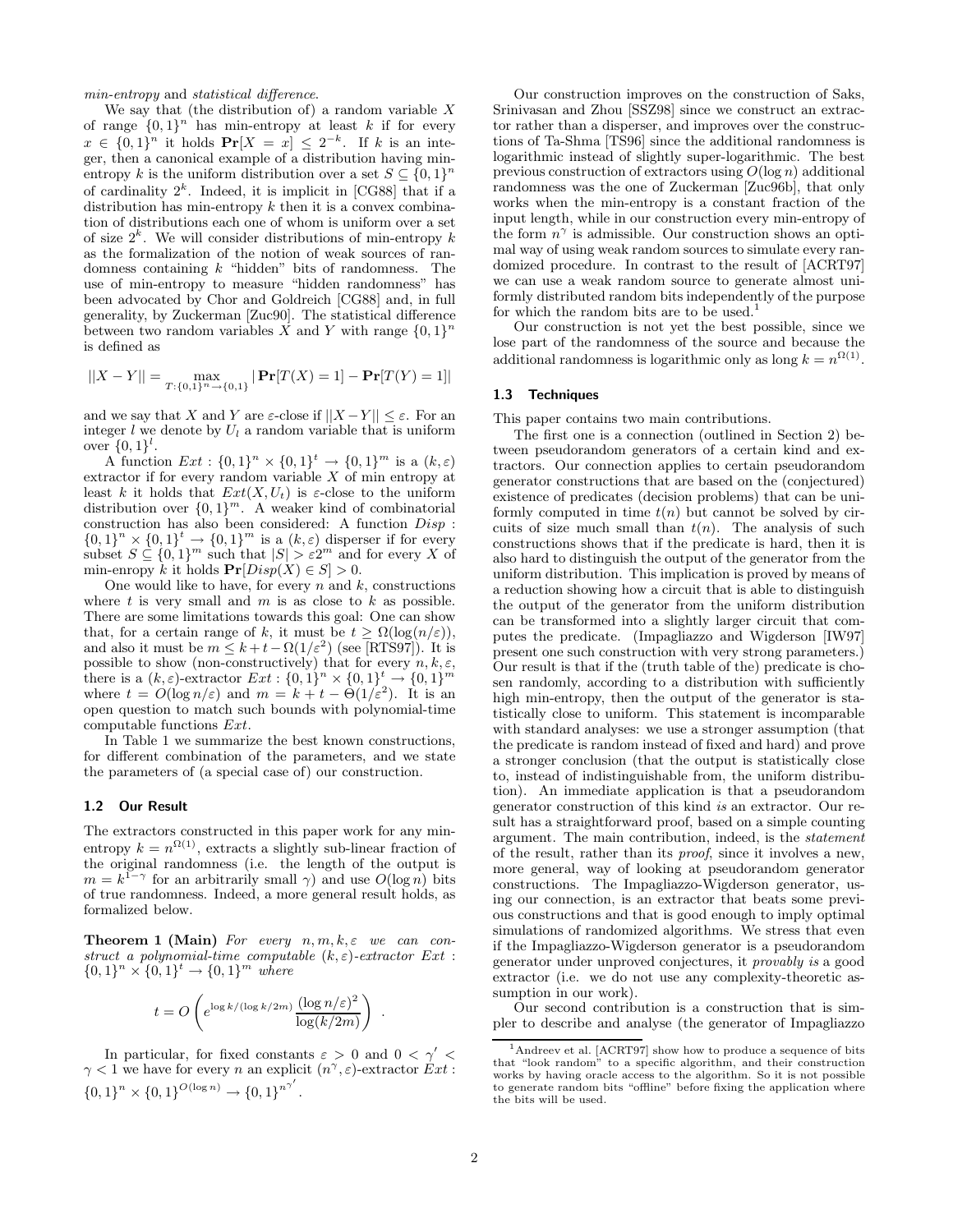| Reference  | Min entropy $k$   | Output length $m$            | Additional randomness          | Type      |
|------------|-------------------|------------------------------|--------------------------------|-----------|
| [Zuc96b]   | $k=\Omega(n)$     | $m = \Omega(k)$              | $O(\log n)$                    | Extractor |
| [TS96]     | any $k$           |                              | $\text{poly}\log n$            | Extractor |
| [TS96]     | $k=n^{\Omega(1)}$ | $m=k^{\Omega(1)}$            | $O(\log n \log \cdots \log n)$ | Extractor |
| [SSZ98]    | $k=n^{\Omega(1)}$ | $m=k^{\overline{\Omega(1)}}$ | $O(\log n)$                    | Disperser |
| [TS98]     | any $k$           | $m = k - \text{poly}\log k$  | $O(\log n)$                    | Disperser |
| This paper | $k=n^{\Omega(1)}$ | $m=k^{\Omega(1)}$            | $O(\log n)$                    | Extractor |

Table 1: A summary of previous results and our result.

and Wigderson is quite complicated) and that has somewhat better parameters. Our idea is to use a pseudorandom generator construction due to Nisan and Wigderson [NW94], that is considerably simpler than the one of Impagliazzo and Wigderson (indeed the construction of Impagliazzo and Wigderson contains the one of Nisan and Wigderson as one of its several components). The Nisan-Wigderson generator has weaker properties than the Impagliazzo-Wigderson generator, and our ideas outlined in Section 2 would not imply that it is an extractor as well. In Section 3 we show how to use error-correcting codes in order to turn the Nisan-Wigderson generator into a very good extractor. Section 3 contains a completely self-contained treatment of the construction and the analysis.

## 1.4 Relevance of Our Results

At the very least, our construction improves upon previous ones and solves the question of constructing extractors that use a logarithmic amount of randomness, work for any min-entropy that is polynomially related to the length of the input and have an output that is polynomially related to the amount of entropy. Such a construction has been considered a relevant open qestion (e.g. in [NTS98, Gol99]), even after Andreev et al. [ACRT97] showed that one does not need such extractors in order to develop an optimal simulation of randomized algorithms via weak random sources. Indeed, it was not clear whether the kind of approach introduced by Andreev et al. was necessary in order to have optimal simulations, or whether a more traditional approach based on extractors was still possible. Our result clarifies this point.

Perhaps more importantly, our construction is very simple to describe, analyse and understand, in contrast with the most recent previous constructions. Hopefully, our techniques offer more room for improvement than previous, deeply exploited, ones. Raz et al. [RRV99] have already found improvements to our construction (see below). Tight results may come from some combination of our ideas and previous ones.

Our use of results about pseudorandomness in the construction of extractors may come as a surprise: pseudorandom generation deals with (and takes advantage of) a computational definition of randomness, while extractors are combinatorial objects used in a framework where information-theoretic randomness is being considered. In the past there have been some instances of results about computational randomness inspired by (typically trivial) information-theoretic analogs, e.g. the celebrated Yao's XOR Lemma and various kind of "direct product" results (see e.g. [GNW95]). On the other hand, it seemed "clear" that one could not go the other way, and have informationtheoretic applications of computational results. This prejudice might be one reason why the connection discovered in this paper has been missed by the several people who worked on weak random sources and on pseudo-randomness in the past decade (including those who did foundational work in both areas). Perhaps other important results might be proved along similar lines. On the other hand, it might also be that our results are just an isolated exception to the "rule" that computational randomness results are not useful in information theoretic settings. For example, we note that the pseudorandom generator construction of Blum, Micali and Yao [BM84, Yao82] does not yield an extractor using our techniques.

#### 1.5 Later results

Shortly after the development of the results of this paper, Raz, Reingold and Vadhan [RRV99] devised an improvement to our construction. In our construction, if the input has min-entropy  $k$  and the output is required to be of length  $m$ , then the additional randomness is  $O(m^{1/\log(k/2m)}(\log n)^2/\log(k/2m)).$  In [RRV99], the dependency is  $O((\log n)^2/\log(k/m))$ . Raz et al. [RRV99] also show how to recursively compose their construction with itself (along the lines of [WZ93]) and they obtain in this way another construction where  $k = m$  and the additional randomness is  $O(\log^3 n)$ . Constructions of extractors with parameters  $k = m$  have applications to the explicit construction of expander graphs [WZ93]. In particular, Raz et al. [RRV99] present constructions of expander graphs and of superconcentrators that improve previous ones by Ta-Shma [TS96]. Raz et al. [RRV99] also improve the dependancy that we have between additional randomness and error paramter  $\varepsilon$ .

#### Organization of the Paper

We present in Section 2 our connection between pseudorandom generator constructions and extractors. The main result of Section 2 is that the Impagliazzo-Wigderson generator [IW97] is a good extractor. In Section 3 we describe and analyse a simpler construction based on the Nisan-Wigderson generator [NW94] and on error correcting codes. Section 3 might be read independently of Section 2.

### 2 The Connection Between Pseudorandom Generators and Extractors

We start by defining the notion of computational indistinguishibility, and pseudorandom generators, due to Blum, Goldwasser, Micali and Yao [GM84, BM84, Yao82].

We denote by  $U_n$  the uniform distribution over  $\{0,1\}^n$ . We say that two random variables  $X$  and  $Y$  with the same range  $\{0,1\}^n$  are  $(S,\varepsilon)$ -indistinguishable if for every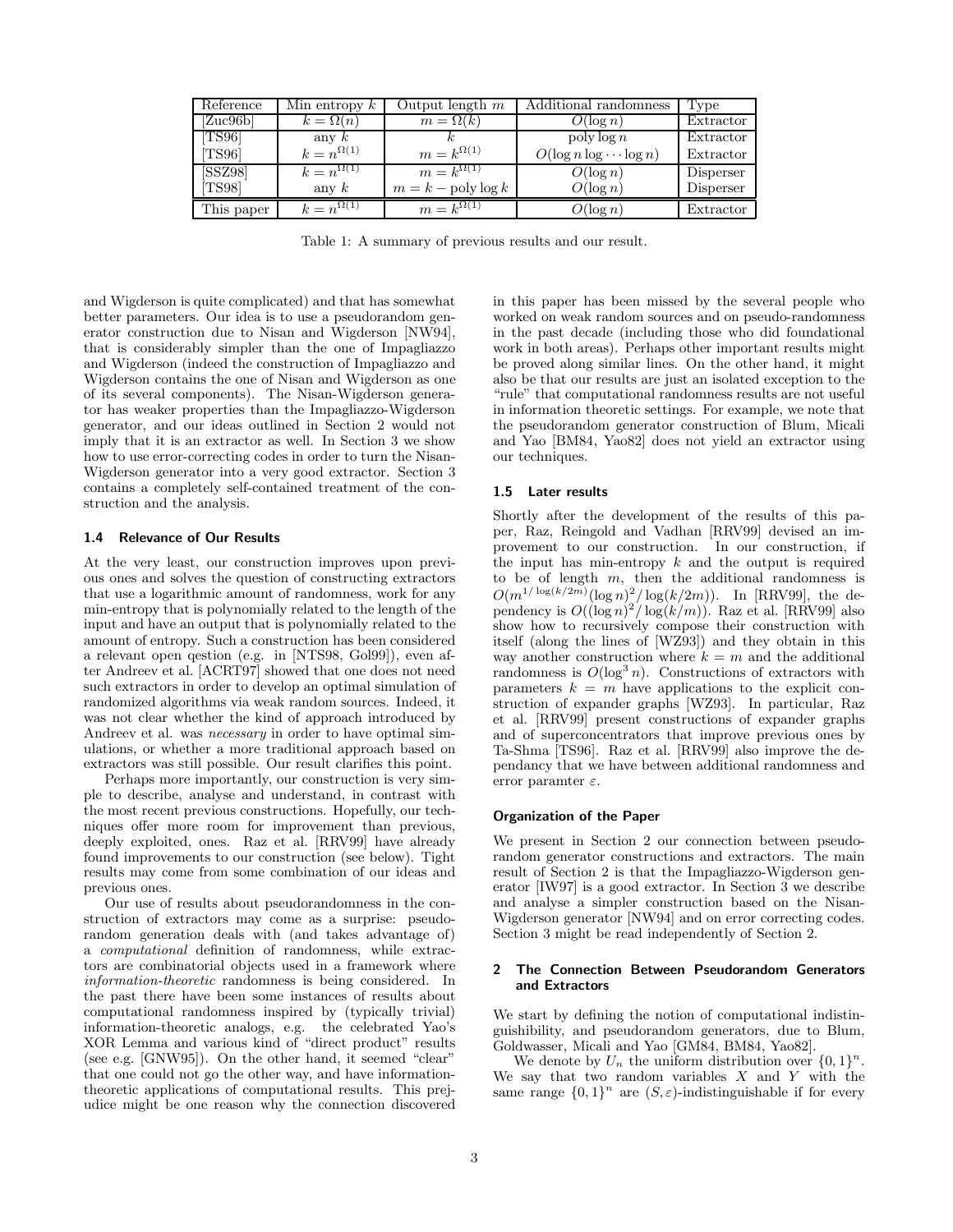$T: \{0,1\}^n \to \{0,1\}$  computable by a circuit of size S it holds

$$
|\Pr[T(X) = 1] - \Pr[T(Y) = 1]| \le \varepsilon
$$

One can see the notion of  $\varepsilon$ -closeness as the "limit" of the notion of  $(S, \varepsilon)$ -indistinguishability for unbounded S.

Informally, a pseudorandom generator is an algorithm  $G : \{0,1\}^t \rightarrow \{0,1\}^m$  where  $t \ll m$  and  $G(U_t)$  is  $(S, \varepsilon)$ -indistinguishable from  $U_m$ , with large S and small  $\varepsilon$ . In complexity theory, one looks for generators, say,  $G: \{0,1\}^{O(\log m)} \to \{0,1\}^m$  where  $G(U_{O(\log m)})$  is  $(m^2, 1/3)$ indistinguishable from  $U_m$ . Such generators (if they were uniformly computable in time  $poly(m))$  would imply deterministic polynomial-time simulations of randomized polynomial-time algorithms.

Given current techniques, all interesting constructions of pseudorandom generators have to rely on complexitytheoretic conjectures. For example the Blum-Micali-Yao [BM84, Yao82] construction (that has different parameters from the ones exemplified above) requires the existence of strong one-way permutations. In a line of work initiated by Nisan and Wigderson [NW94], there have been results showing that the existence of hard-on-average decision problems is sufficient to construct pseudorandom generators. Impagliazzo and Wigderson [IW97] present a construction that only requires the existence of decision problems having high worst-case complexity.<sup>2</sup>

**Definition 2** Let  $Gen: \{0,1\}^t \rightarrow \{0,1\}^m$  be a generator having access to a predicate  $P: \{0,1\}^l \to \{0,1\}$ . On input a seed  $s \in \{0,1\}^t$  and oracle access to  $P: \{0,1\}^l \to \{0,1\}$ we denote by  $Gen_P(s)$  the output of the generator.

Suppose that whenever, for a certain  $P: \{0,1\}^l \to \{0,1\}^l$ and  $T: \{0,1\}^m \to \{0,1\}$ , we have that

$$
|\Pr[Gen_P(U_t) = 1] - \Pr[T(U_m) = 1]| > \varepsilon
$$

then there exists a circuit of size  $S$  with  $T$ -gates that computes P.

Then we say that Gen is a  $(l, t, m, S, \varepsilon)$ -good pseudorandom generator construction.

By a "circuit with  $T$ -gates" we mean a circuit that can use ordinary fan-in-2 AND and OR gates and fan-in-1 NOT gates, as well as a special gate (of fan-in  $m$ ) that computes T with unit cost. This is the non-uniform analog of a computation that makes oracle access to T.

**Fact 3** If Gen is a  $(l, t, m, S, \varepsilon)$ -good pseudorandom generator construction, and  $P: \{0,1\}^l \to \{0,1\}$  has circuit com $plexity \geq S'$ , then  $Gen_P(\tilde{U}_t)$  is  $(\varepsilon, \tilde{S}/S')$ -indistinguishable from  $U_m$ .

The result of Impagliazzo and Wigderson can be restated as follows.

**Theorem 4 ([IW97])** For every  $\delta > 0$  there exists a  $\delta' > 0$ such that for every  $l$  there is a  $\text{poly}(m)\text{-}time$  computable  $(l, t, m, S, 1/3)$ -good generator where  $t = O(l)$ ,  $m = 2^{\delta' l}$  and  $S=2^{\delta l}$ .

The following theorem formalizes our connection between pseudorandom generators and extractors. For a string  $x \in \{0,1\}^{2^l}$  we denote by  $\langle x \rangle : \{0,1\}^l \to \{0,1\}$  the predicate whose truth-table is  $x$ .

# **Theorem 5** Let Gen be  $(l, t, m, S, \varepsilon)$ -good.

Then Ext :  ${0,1}^2 \times {0,1}^t \rightarrow {0,1}^m$  defined as  $Ext(x, s) = Gen_{\langle x \rangle}(s)$  is a  $(k, 2\varepsilon)$ -extractor with  $k =$  $mS \log S + \log(1/\varepsilon)$ .

PROOF: Let X be a random variable with range  $\{0,1\}^{2^l}$ and min-entropy  $mS \log S + \log 1/\varepsilon$ . We want to prove that for every  $T: \{0,1\}^m \to \{0,1\}$  we have  $\Pr[T(Ext(X, U_t) =$ 1)]  $-\Pr[T(U_m) = 1] \leq 2\varepsilon$ . Let  $B \subseteq \{0,1\}^{2^l}$  be the set of values  $v$  for which

$$
\mathbf{Pr}[T(Ext(v, U_t) = 1)] - \mathbf{Pr}[T(U_m) = 1]| > \varepsilon.
$$

Given T, for each v in B the predicate  $\langle v \rangle$  is computed by a circuit of size S, and two different circuits correspond to two different predicates, so the number of elements of B is upper bounded by the number of circuits with  $T$ -gates of size S, which in turn is at most  $2^{mS \log S}$ . This means that the probability that  $X \in B$  is at most  $|B|2^{-k} = \varepsilon$ . An averaging argument shows that

$$
\mathbf{Pr}[T(Ext(X, U_t) = 1)] - \mathbf{Pr}[T(U_m) = 1]| \leq 2\varepsilon
$$

<sup>2</sup> Then, the Impagliazzo-Wigderson generator gives, for every  $\delta$  a  $(n^{\delta}, 1/3)$  extractor  $Ext : \{0,1\}^n \times \{0,1\}^t \rightarrow$ 

 $\Box$ 

 ${0, 1}^m$  with  $m = n^{\delta'}$  and  $t = O(\log n)$ , where  $\delta'$  depends only on  $\delta$ . This is good enough to give optimal simulations of randomized algorithms using weak random sources, and is an improvement over previous results. Indeed, one can get better bounds on  $\delta$  and  $\delta'$ , and a generalization to every  $\varepsilon$  by exploiting details of the Impagliazzo-Wigderson generator.

In the next section we will get even better parameters by using a construction of pseudorandom generator due to Nisan and Wigderson [NW94]. Their construction does not satisfy Definition 2. In particular, if a test  $T$  exists for which the distinction probability is more than  $\varepsilon$ , then there exists a circuit of size  $m^2$  with oracle T such that the circuit computes P on at least a fraction  $1/2 + \varepsilon/m$  of the inputs (but not necessarily all the inputs). The proof of Theorem 5 above does not apply to this kind of generator, since the counting argument breaks down. Specifically, one can say that every element of  $B$  is "approximately" computed by one circuit of size S and that there are at most  $2^{m\overline{S}\log S}$  circuits of size S, however the same circuit may approximate a huge number of elements of B, and so we cannot derive a good upper bound on the size of  $B$  from an upper bound on the number of circuits of size S. The argument works again if one encodes  $X$  with a proper error-correcting code. We prefer not to describe this part of the argument in full generality here, but rather give it in the next section for the special case of the Nisan-Wigderson generator.

## 3 Main Result

#### 3.1 Preliminaries

In this section we state some known technical results that will be used in the analysis of our extractor. For an integer *n* we denote by [*n*] the set  $\{1, \ldots, n\}$ . We denote by  $u_1 \cdot u_2$ the string obtaining by concatenating the strings  $u_1$  and  $u_2$ .

<sup>2</sup>This is an oversimplified account. Both [NW94] and [IW97] require a *non-uniform* kind of hardness, and recent work has concentrated on *uniform* conditions [IW98]. A construction that only needed worst-case non-uniform assumptions was given by Babai et al. [BFNW93], but the parameters were worse than in the later construction of Impagliazzo and Wigderson [IW97].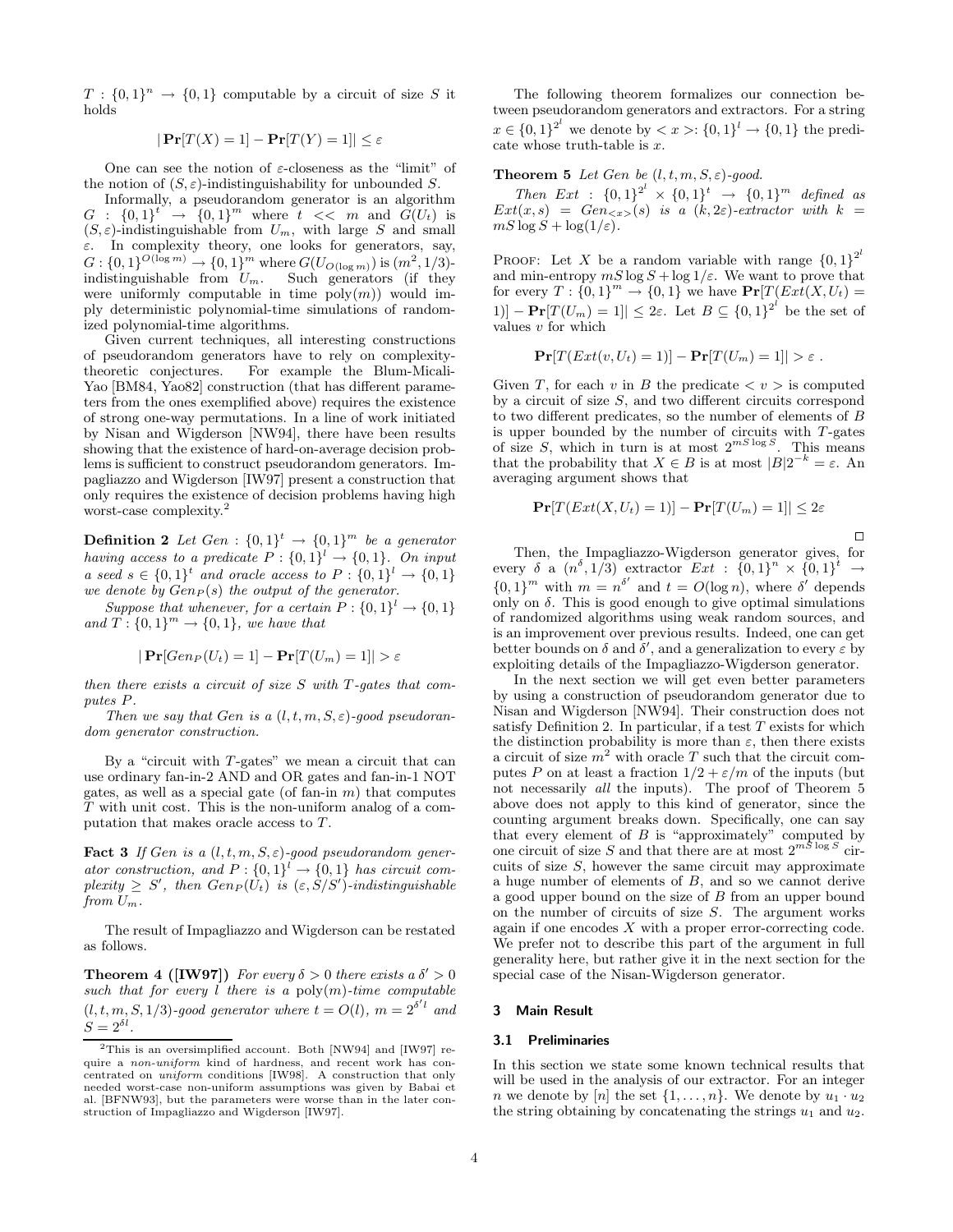**Lemma 6 (Error Correcting Codes)** For every n and  $\delta$ there is an efficient encoding  $EC: \{0,1\}^n \to \{0,1\}^{\bar{n}}$  where  $\bar{n} = \text{poly}(n, 1/\delta)$  such that every ball of Hamming radius  $(1/2-\delta)\bar{n}$  in  $\{0,1\}^{\bar{n}}$  contains at most  $1/\delta^2$  codewords. Furthermore  $\bar{n}$  can be assumed to be a power of 2.

Stronger parameters are achievable. In particular the length of the encoding can be  $\bar{n} = npoly(1/\delta)$ . However, the stronger bounds would not improve our constructions. Standard codes are good enough to prove Lemma 6. We sketch a proof of the lemma in the Appendix.

**Lemma 7 (Design [NW94])** For every  $m$ , a and l there exists an efficiently constructible family of sets  $S =$  $S_1, \ldots, S_m$  such that

- $S_i \subseteq [t]$ , where  $t = O(e^{(\log m)/a}l^2/a)$
- $|S_i| = l$
- $|S_i \cap S_j| \leq a$ .

The family  $S$  will be called an  $(m, l, a)$ -design.

Lemma 7 was proved in [NW94] for the special case of  $a =$  $log m$ . The general case follows using the same proof, but a little care is required while doing a certain probabilistic argument (one has to choose the right Chernoff bound).

The following notation will be useful in the next definition: if  $S \subseteq [t]$ , with  $S = \{s_1, \ldots, s_l\}$  (where  $s_1 < s_2$  $\cdots < s_l$ ) and  $y \in \{0,1\}^t$ , then we denote by  $y_{|S} \in \{0,1\}^l$ the string  $y_{s_1} \cdot y_{s_2} \cdots y_{s_l}$ .

Definition 8 (NW Generator [NW94]) For a function  $f: \{0,1\}^l \rightarrow \{0,1\}$  and an  $(m, l, a)$ -design  $S = (S_1, \ldots, S_m)$ , the Nisan-Wigderson generator  $NW_{f, S}$ :  ${0,1}^t \rightarrow {0,1}^m$  is defined as

$$
NW_{f,S}(y) = f(y_{|S_1}) \cdots f(y_{|S_m})
$$

For two functions  $f, g: \{0,1\}^l \to \{0,1\}$  and a number  $0 \leq$  $\rho \leq 1$  we say that g approximates f within a factor  $\rho$  if f and g agree on at least a fraction  $\rho$  of their domain, i.e.  $\Pr_{x}[f(x) = g(x)] \ge \rho.$ x

The following result is similar to Lemma 2.4 in [NW94].

Lemma 9 (Analysis of the NW Generator) Let  $S$  be an  $(m, l, a)$ -design, and  $T : \{0, 1\}^m \rightarrow B$ . Then there exists a family  $G_T$  of at most  $2^{m2^a}$  functions such that if  $f: \{0,1\} \rightarrow \{0,1\}$  is a Boolean function for which

$$
|\Pr_{y \in \{0,1\}^d} [T(NW_{f,S}(y)) = 1] - \Pr_{r \in \{0,1\}^m} [T(r) = 1]| \ge \varepsilon.
$$

then there exists a function  $g: \{0,1\}^l \to \{0,1\}^m$   $g \in \mathcal{G}_I$ such that either  $T(g(\cdot))$  or its complement approximates  $f(\cdot)$ within  $1/2 - \varepsilon/m$ .

The following result will be used in the proof of Lemma 9. It is typically attributed to Yao [Yao82].

**Lemma 10** Let  $T : \{0,1\}^m \to \{0,1\}, g : \{0,1\}^{m-1} \to$  $\{0,1\}, f: \{0,1\} \rightarrow \{0,1\} \text{ and } \varepsilon > 0; \text{ if }$ 

$$
\left| \underset{x \in \{0,1\}^l}{\mathbf{Pr}} [T(g(x), f(x)) = 1] - \underset{x \in \{0,1\}^l, r \in \{0,1\}}{\mathbf{Pr}} [T(g(x), r) = 1] \right| \ge \varepsilon
$$

then there exist two bits  $b_0, b_1 \in \{0, 1\}$  such that the function  $b_0 \oplus T(g(x), b_1)$  agrees with  $f(x)$  on at least a fraction  $1/2+\varepsilon$ of the inputs.

We now prove Lemma 9.

PROOF: [Of Lemma 9] We follow the proof of Lemma 2.4 in [NW94]. The main idea is that if  $T$  distinguishes  $NW_{f,S}(\cdot)$  from the uniform distribution, then we can find a bit of the output where this distinction is noticeable, and then we will apply Lemma 10. In order to find the "right bit", we will use the so-called *hybrid argument*. We define  $m + 1$  distributions  $D_0, \ldots, D_m; D_i$  is defined as follows: sample a string  $v = NW_{f,\mathcal{S}}(y)$  for a random y, and then sample a string  $r \in \{0,1\}^m$  according to the uniform distribution, then concatenate the first  $i$  bits of  $v$  with the last  $m-i$  bits of r. By definition,  $D_0$  is distributed as  $NW_{f,S}(y)$ and  $D_m$  is the uniform distribution over  $\{0, 1\}^m$ . Using the hypothesis of the Lemma and the triangle inequality we have

$$
\varepsilon \leq |\Pr_{y}[T(NW_{f,S}(y)) = 1] - \Pr_{r}[T(r)]|
$$
  
\n
$$
= |\Pr_{z}[T(D_{0}) = 1] - \Pr_{z}[T(D_{m}) = 1]|
$$
  
\n
$$
= |\sum_{i=0}^{m-1} (\Pr_{z}[T(D_{i}) = 1] - \Pr_{z}[T(D_{i+1}) = 1]|
$$
  
\n
$$
\leq \sum_{i=0}^{m-1} |\Pr_{z}[T(D_{i}) = 1] - \Pr_{z}[T(D_{i+1}) = 1]|
$$

In particular, there exists an index  $i$  such that

$$
|\Pr[T(D_i) = 1] - \Pr[T(D_{i+1}) = 1]| \ge \varepsilon/m \tag{1}
$$

and there exists a bit  $b \in \{0, 1\}$  such that

$$
\Pr[b \oplus T(D_i) = 1] - \Pr[b \oplus T(D_{i+1}) = 1] \ge \varepsilon/m \qquad (2)
$$

Now, recall that

$$
D_i = f(y_{|S_1}) \cdots f(y_{|S_{i-1}}) r_i r_{i+1} \cdot r_m
$$

and

$$
D_{i+1} = f(y_{|S_1}) \cdots f(y_{|S_{i-1}}) f(y_{|S_i}) r_{i+1} \cdot r_m.
$$

We can use an averaging argument to claim that we can fix  $r_{i+1}, \ldots, r_m$  to some values  $c_{i+1} \cdots c_m$ , as well as all the all the bits of y except those in  $S_i$ , and still have an expression like (2). So, we have the relation

$$
\mathbf{Pr}[b \oplus T(g_1(x) \cdots g_{i-1}(x)r_i c_{i+1} \cdots c_m) = 1] -
$$

$$
\mathbf{Pr}[b \oplus T(g_1(x) \cdots g_{i-1}(x)f(x)c_{i+1} \cdots c_m) = 1] \ge \varepsilon/m
$$

where  $g_j(x)$  is  $f(y_{|S_j})$  and y is the string whose bits in  $S_i$  are fixed according to x, and whose other bits had been set non-uniformly. Since, by the property of the sets  $S_1, \ldots, S_m$ , every set  $S_j$  contains at most a elements of  $S_i$ , it follows that  $g_j(x)$  depends on at most a bits of its input and therefore it is totally specified by at most  $2<sup>a</sup>$  bits. We can now apply Lemma 10 and we have that  $b_0 \oplus b \oplus T(g_1(x) \cdots g_{i-1}(x)b_1c_{i+1} \cdots c_m)$  agrees with f on a fraction  $1/2 + \varepsilon/m$  of the inputs. The m-tuple  $(g_1(x) \cdots g_{i-1}(x) b_1 c_{i+1} \cdots c_m)$  defines a function g that satisfies the statement of the lemma, and that is entirely specified given at most  $m2^a$  bits of information. This is why  $\mathcal{G}_T$ , that is the set of all such functions over all possible f,<br>contains at most  $2^{m2^{\alpha}}$  functions contains at most  $2^{m2^a}$  functions.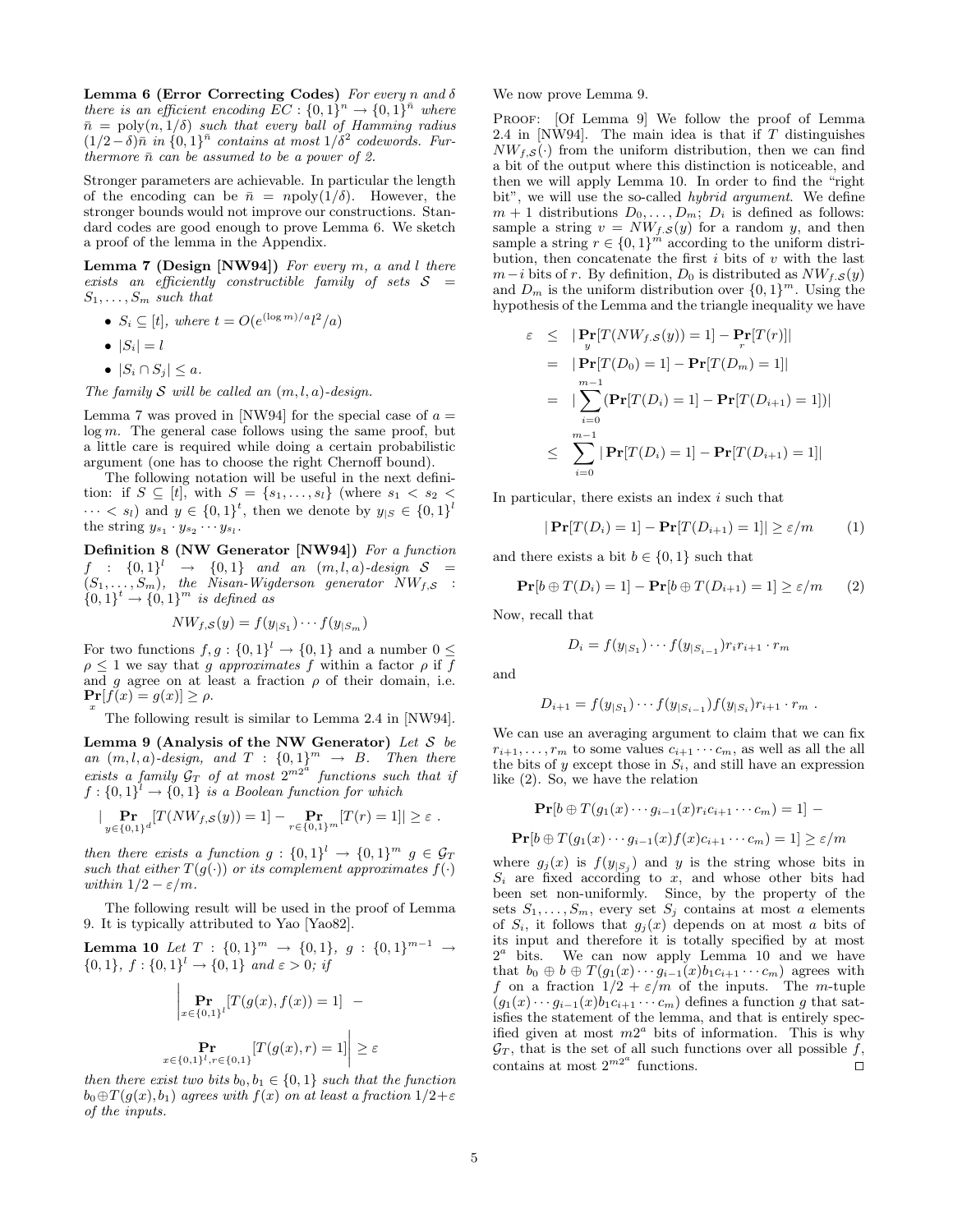## 3.2 Construction

The construction has parameters  $n, k \leq n, m \leq k/2$  and  $\varepsilon > 0$ . We assume that  $1 + 3 \log(1/\varepsilon) + 2 \log m \le m$ , which is true if  $m \geq 16$  and  $\varepsilon \geq 2^{-m/6}$ . This simplifies the expressions below, but is not really necessary for the sake of the construction.

Let  $EC: \{0,1\}^n \to \{0,1\}^{\bar{n}}$  be as in Lemma 6, with

•  $\delta = \varepsilon/m$ ,

so that

•  $\bar{n} = \text{poly}(n, 1/\varepsilon),$ 

and define

•  $l = \log \bar{n} = O(\log n/\varepsilon)$ .

For an element  $u \in \{0,1\}^n$ , define

• 
$$
\bar{u} = \langle EC(u) \rangle : \{0, 1\}^l \to \{0, 1\}.
$$

Let  $S = S_1, \ldots, S_m$  be as in Lemma 7, such that

- $S_i \subseteq [t],$
- $|S_i| = l$ ,
- $|S_i \cap S_j| \leq a = \log(k/2m)$ , and

• 
$$
t = O\left(l^2 e^{(\log m)/\log k/2m} \frac{1}{\log(k/2m)}\right).
$$

Then we define  $Ext: \{0, 1\}^n \times \{0, 1\}^d \to \{0, 1\}^m$  as

$$
Ext(u,y)=NW_{\bar{u},S}(y)=\bar{u}(y_{|S_1})\cdots\bar{u}(y_{|S_m}).
$$

#### 3.3 Analysis

**Lemma 11** For every fixed predicate  $T: \{0, 1\}^m \to \{0, 1\},\$ there are at most  $2^{1+m2^a} \cdot (m/\varepsilon)^2$  strings  $u \in \{0,1\}^n$  such that

$$
\left| \Pr_{y \in \{0,1\}^d} [T(Ext(u, y)) = 1] - \Pr_{r \in \{0,1\}^m} [T(r) = 1] \right| \ge \varepsilon \quad (3)
$$

PROOF: It follows from the definition of Ext and from Lemma 9 that if  $u$  is such that  $(3)$  holds, then there exists a function  $g: \{0,1\}^l \to \{0,1\}^m$  in  $\mathcal{G}_T$  and a bit  $b \in \{0,1\}$ such that the function  $b \oplus T(g(\cdot))$  approximates  $\bar{u}(\cdot)$  within  $1/2 - \varepsilon/m = 1/2 - \delta.$ 

There are at most  $2^{m2^a}$  functions  $g \in \mathcal{G}_T$ , furthermore, each such function can be within relative distance  $1/2 - \varepsilon/m$ from at most  $(m/\varepsilon)^2$  functions  $\bar{u}(\cdot)$  coming from the error correcting code of Lemma 6.

We conclude that  $2(m/\varepsilon)^2 2^{m2^a}$  is an upper bound on the number of strings u for which Expression (3) can occur.  $\Box$ 

**Theorem 12** Ext as described above is a  $(k, 2\varepsilon)$ -extractor.

PROOF: Fix a predicate  $T : \{0,1\}^m \to \{0,1\}$ . From Lemma 11 we have that the probability that sampling a  $u$  from a source of min-entropy  $k$  we can have

$$
|\Pr_{y}[T(Ext(u,y)) = 1] - \Pr_{r}[T(r) = 1]| \ge \varepsilon
$$

is at most  $2^{1+m2^a} \cdot \frac{m^2}{\varepsilon^2} \cdot 2^{-k}$  which is at most  $\varepsilon$  by our choice of parameters. A Markov argument shows that

$$
|\Pr_{u,y}[T(Ext(u,y)) = 1] - \Pr_r[T(r) = 1]| \leq 2\varepsilon
$$

## 4 Final Remarks

The idea of applying results on pseudorandomness to the context of information-theoretic randomness was inspired by previous work of Andreev et al. [ACRT97]. The use of error-correcting codes was inspired by an alternative proof of the results of [IW97] due to Sudan et al. [STV99].

Both the error correcting codes of Lemma 6 and the design of Lemma 7 can be constructed in logarithmic space. The construction of designs in logarithmic space requires a logarithmic amount of randomness, and only succeeds with high probability (see [IW97] and also [AR98, Section 5] for details), but both these limitations are not a problem in our construction, since the randomness can be taken from the seed, and a small error probability only contributes to a slight increase of the final statistical difference from the uniform distribution. Therefore, our extractors can be constructed in logarithmic space, unlike the dispersers of [SSZ98, TS98] and the extractors of [TS96].

# Acknowledgments

Oded Goldreich contributed an important idea in a critical phase of this research; he also contributed very valuable suggestions<sup>3</sup> on how to present the results of this paper. I thank Oded Goldreich, Madhu Sudan, Salil Vadhan, Amnon Ta-Shma, and Avi Wigderson for several helpful conversations. This paper would have not been possible without the help of Adam Klivans, Danny Lewin, Salil Vadhan, Yevgeny Dodis, Venkatesan Guruswami, and Amit Sahai in assimilating the ideas of [NW94, BFNW93, Imp95, IW97]. Thanks also to Madhu Sudan for hosting our reading group in the Spring'98 Complexity Seminars at MIT.

This work was mostly done while the author was at MIT, partially supported by a grant of the Italian CNR. Part of this work was also done while the author was at DIMACS, supported by a DIMACS post-doctoral fellowship.

# References

- [ACRT97] A.E. Andreev, A.E.F. Clementi, J.D.P. Rolim, and L. Trevisan. Weak random sources, hitting sets, and BPP simulations. In Proceedings of the 38th IEEE Symposium on Foundations of Computer Science, pages 264–272, 1997.
- [AR98] E. Allender and K. Reinhardt. Isolation, matching, and counting. Technical Report TR98-019, Electronic Colloquium on Computational Complexity, 1998.
- [BFNW93] L. Babai, L. Fortnow, N. Nisan, and A. Wigderson. BPP has subexponential time simulations unless EXPTIME has publishable proofs. Computational Complexity, 3(4):307–318, 1993.
- [BGS98] M. Bellare, O. Goldreich, and M. Sudan. Free bits, PCP's and non-approximability – towards tight results. SIAM Journal on Computing, 27(3):804–915, 1998. Preliminary version in Proc. of FOCS'95.
- [BM84] M. Blum and S. Micali. How to generate cryptographically strong sequences of pseudorandom

 $\Box$ 

<sup>3</sup> Indeed, I did not follow all of them, and this is why the current presentation is not so good.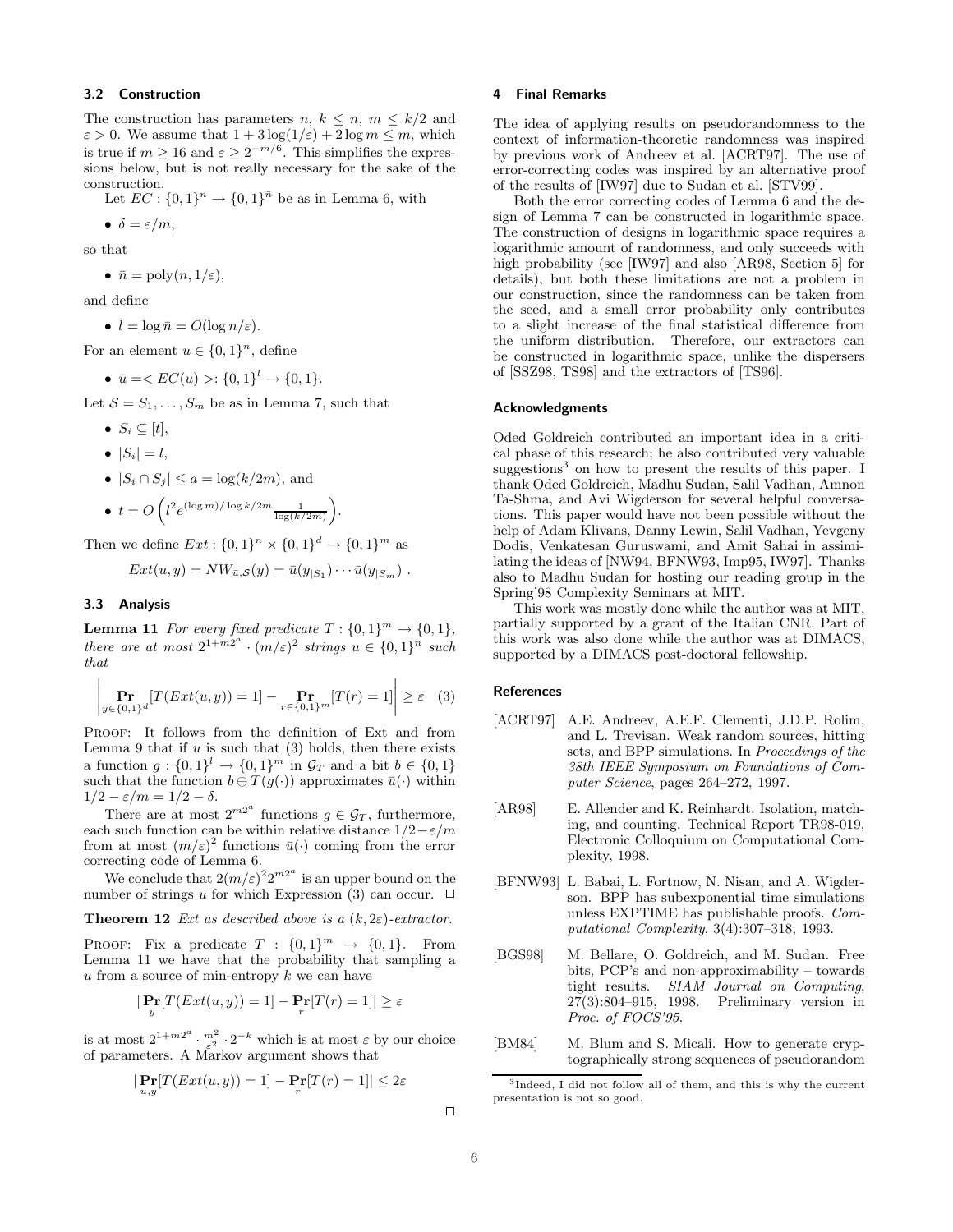bits. SIAM Journal on Computing, 13(4):850– 864, 1984. Preliminary version in Proc. of FOCS'82.

- [BR94] M. Bellare and J. Rompel. Randomness-efficient oblivious sampling. In Proceedings of the 35th IEEE Symposium on Foundations of Computer Science, pages 276–287, 1994.
- [CG88] B. Chor and O. Goldreich. Unbiased bits from sources of weak randomness and probabilistic communication complexity. SIAM Journal on Computing, 17(2):230–261, April 1988.
- [CW89] A. Cohen and A. Wigderson. Dispersers, deterministic amplification, and weak random sources. In Proceedings of the 30th IEEE Symposium on Foundations of Computer Science, pages 14–19, 1989.
- [GM84] S. Goldwasser and S. Micali. Probabilistic encryption. Journal of Computer and System Sciences, 28(2):270–299, 1984. Preliminary Version in Proc. of STOC'82.
- [GNW95] O. Goldreich, N. Nisan, and A. Wigderson. On Yao's XOR lemma. Technical Report TR95-50, Electronic Colloquium on Computational Complexity, 1995.
- [Gol99] O. Goldreich. Modern Cryptography, Probabilistic Proofs and Pseudorandomness. Springer-Verlag, 1999.
- [GZ97] O. Goldreich and D. Zuckerman. Another proof that  $BPP \subseteq PH$  (and more). Technical Report TR97-045, Electronic Colloquium on Computational Complexity, 1997.
- [Imp95] R. Impagliazzo. Hard-core distributions for somewhat hard problems. In Proceedings of the 36th IEEE Symposium on Foundations of Computer Science, pages 538–545, 1995.
- [IW97] R. Impagliazzo and A. Wigderson.  $P = BPP$ unless  $E$  has sub-exponential circuits. In Proceedings of the 29th ACM Symposium on Theory of Computing, pages 220–229, 1997.
- [IW98] R. Impagliazzo and A. Wigderson. Randomness versus time: De-randomization under a uniform assumption. In Proceedings of the 39th IEEE Symposium on Foundations of Computer Science, pages 734–743, 1998.
- [MS77] F.J. MacWilliams and N.J.A. Sloane. The Theory of Error-Correcting Codes. North-Holland, 1977.
- [Nis96] N. Nisan. Extracting randomness: How and why. In Proceedings of the 11th IEEE Conference on Computational Complexity, pages 44– 58, 1996.
- [NTS98] N. Nisan and A. Ta-Shma. Extrating randomness : A survey and new constructions. Journal of Computer and System Sciences, 1998. To appear. Preliminary versions in [Nis96, TS96].
- [NW94] N. Nisan and A. Wigderson. Hardness vs randomness. Journal of Computer and System Sciences, 49:149–167, 1994. Preliminary version in Proc. of FOCS'88.
- [NZ93] N. Nisan and D. Zuckerman. More deterministic simulation in Logspace. In Proceedings of the 25th ACM Symposium on Theory of Computing, pages 235–244, 1993.
- [RRV99] R. Raz, O. Reingold, and S. Vadhan. Extracting all the randomness and reducing the error in Trevisan's extractors. In Proceedings of the 31st ACM Symposium on Theory of Computing, 1999.
- [RTS97] J. Radhakrishnan and Amnon Ta-Shma. Tight bounds for depth-two superconcentrators. In Proceedings of the 38th IEEE Symposium on Foundations of Computer Science, pages 585– 594, 1997.
- [SSZ98] M. Saks, A. Srinivasan, and S. Zhou. Explicit OR-dispersers with polylogarithmic degree. Journal of the ACM, 45(1):123–154, 1998. Preliminary version in Proc. of STOC'95.
- [STV99] M. Sudan, L. Trevisan, and S. Vadhan. Pseudorandom generators without the XOR lemma. In Proceedings of the 31st ACM Symposium on Theory of Computing, 1999.
- [SV86] M. Santha and U. Vazirani. Generating quasirandom sequences from slightly random sources. Journal of Computer and System Sciences, 33:75–87, 1986.
- [SZ94] A. Srinivasan and D. Zuckerman. Computing with very weak random sources. In *Proceedings* of the 35th IEEE Symposium on Foundations of Computer Science, pages 264–275, 1994.
- [TS96] A. Ta-Shma. On extracting randomness from weak random sources. In Proceedings of the 28th ACM Symposium on Theory of Computing, pages 276–285, 1996.
- [TS98] A. Ta-Shma. Almost optimal dispersers. In Proceedings of the 30th ACM Symposium on Theory of Computing, 1998.
- [VV85] U. Vazirani and V. Vazirani. Random polynomial time is equal to slightly random polynomial time. In Proceedings of the 26th IEEE Symposium on Foundations of Computer Science, pages 417–428, 1985.
- [WZ93] A. Wigderson and D. Zuckerman. Expanders that beat the eigenvalue bound: Explicit construction and applications. In Proceedings of the 25th ACM Symposium on Theory of Computing, pages 245–251, 1993.
- [Yao82] A.C. Yao. Theory and applications of trapdoor functions. In Proceedings of the 23th IEEE Symposium on Foundations of Computer Science, pages 80–91, 1982.